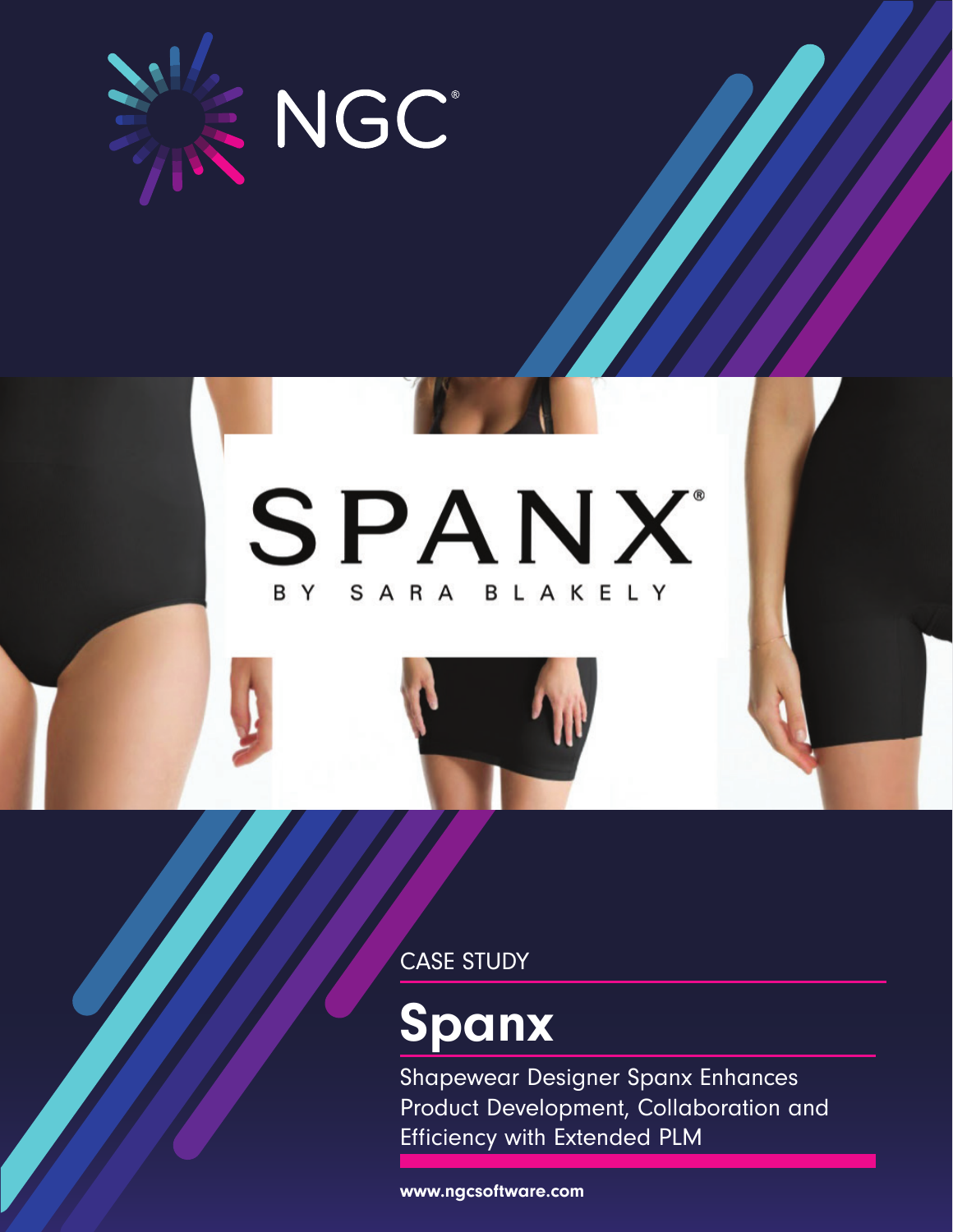

#### Background

Consumer-turned-entrepreneur Sara Blakely created the SPANX brand to give women of every shape and size the ability to feel confident and sexy in any fashion. Today, SPANX products are sold by America's finest retailers and boutiques as well as high-end retailers all over the world.

### The Challenge

Prior to implementing PLM, SPANX managed the company's product design and factory collaboration with manual processes. "We ran the business on spreadsheets, as is typical with young companies," said Robert Hunnicutt, technology project manager, SPANX. "But with our rapid growth, it became harder to manage information and the flow of data. Our product line was growing tremendously, we added more staff, and the number of factories tripled within 12 months. We couldn't keep running our business on spreadsheets."



## The Solution

SPANX set out to find a PLM system that could help the company efficiently manage not only product design but also purchase orders, production and shipping; the company ultimately selected NGC out of a dozen vendors. "We needed a system to help speed up development, from concept to production. And when we found out that NGC offered integrated PLM and global sourcing, the choice was obvious," Hunnicutt said.

*"Our designers are now using their time more efficiently, which has allowed us to have more products available and add more flexibility into our design schedules. With every improvement NGC allows us to make, we are saving valuable minutes, hours and days, which helps us save on staff overhead."*

> *Robert Hunnicutt, Technology Product Manager, SPANX*